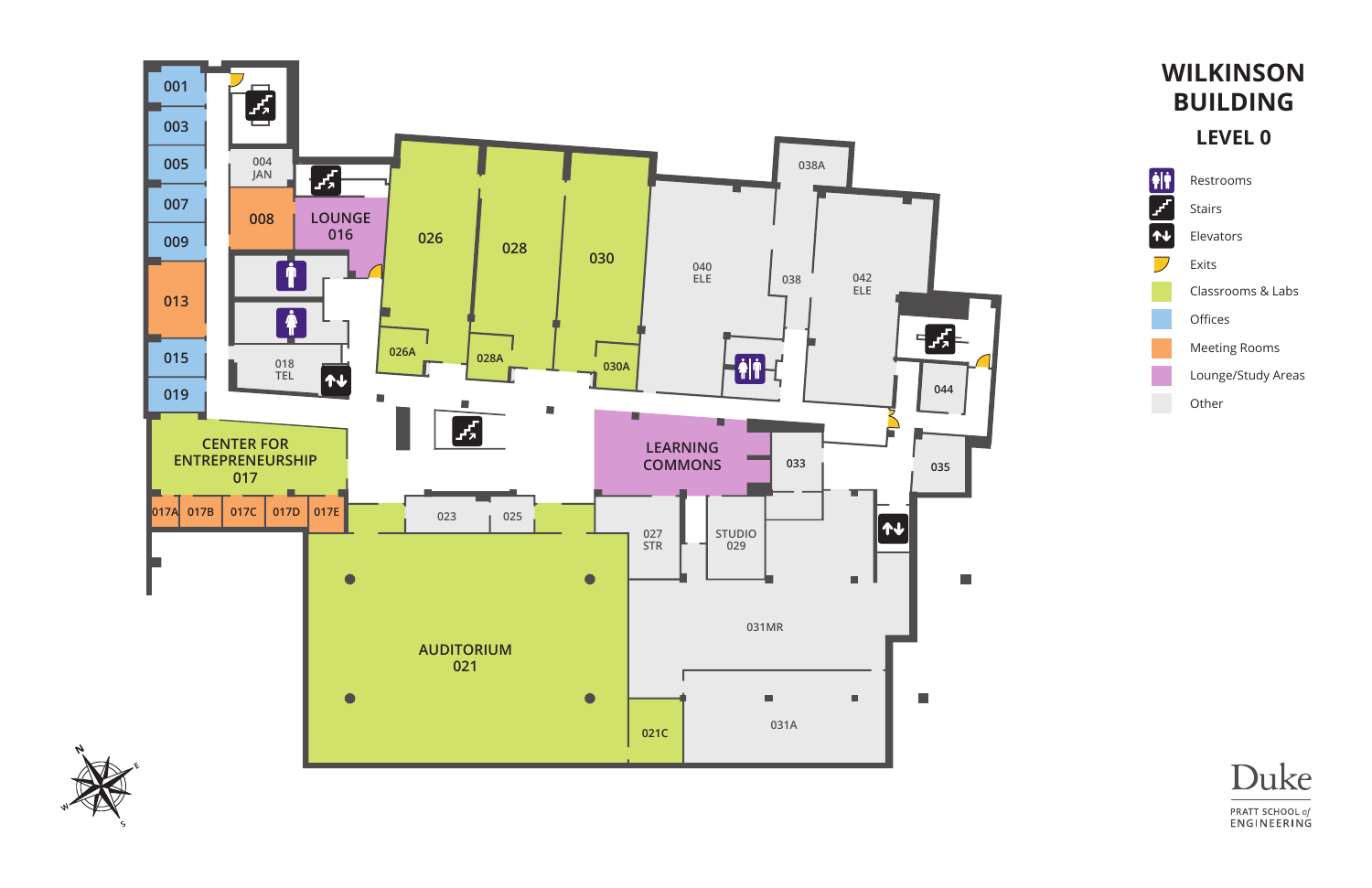



Restrooms Stairs Elevators Coffee Bar ADA Access Doors Exits Garage Doors Classrooms & Labs **Offices** Meeting Rooms Lounge/Study Areas Other

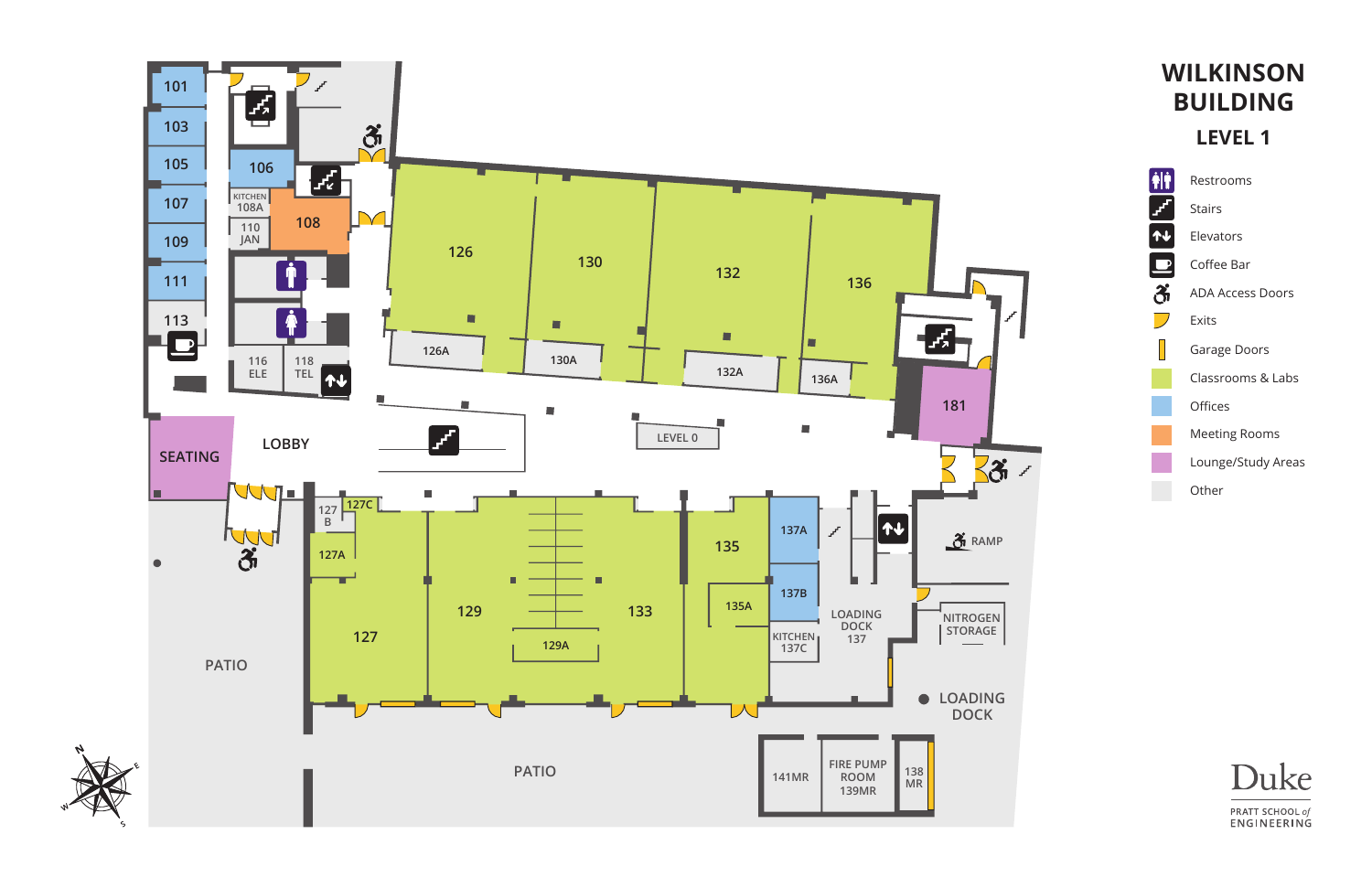



**Environmental Health Neighborhood** 



Restrooms Stairs Elevators Exits Classrooms & Labs Offices Meeting Rooms Lounge/Study Areas Other

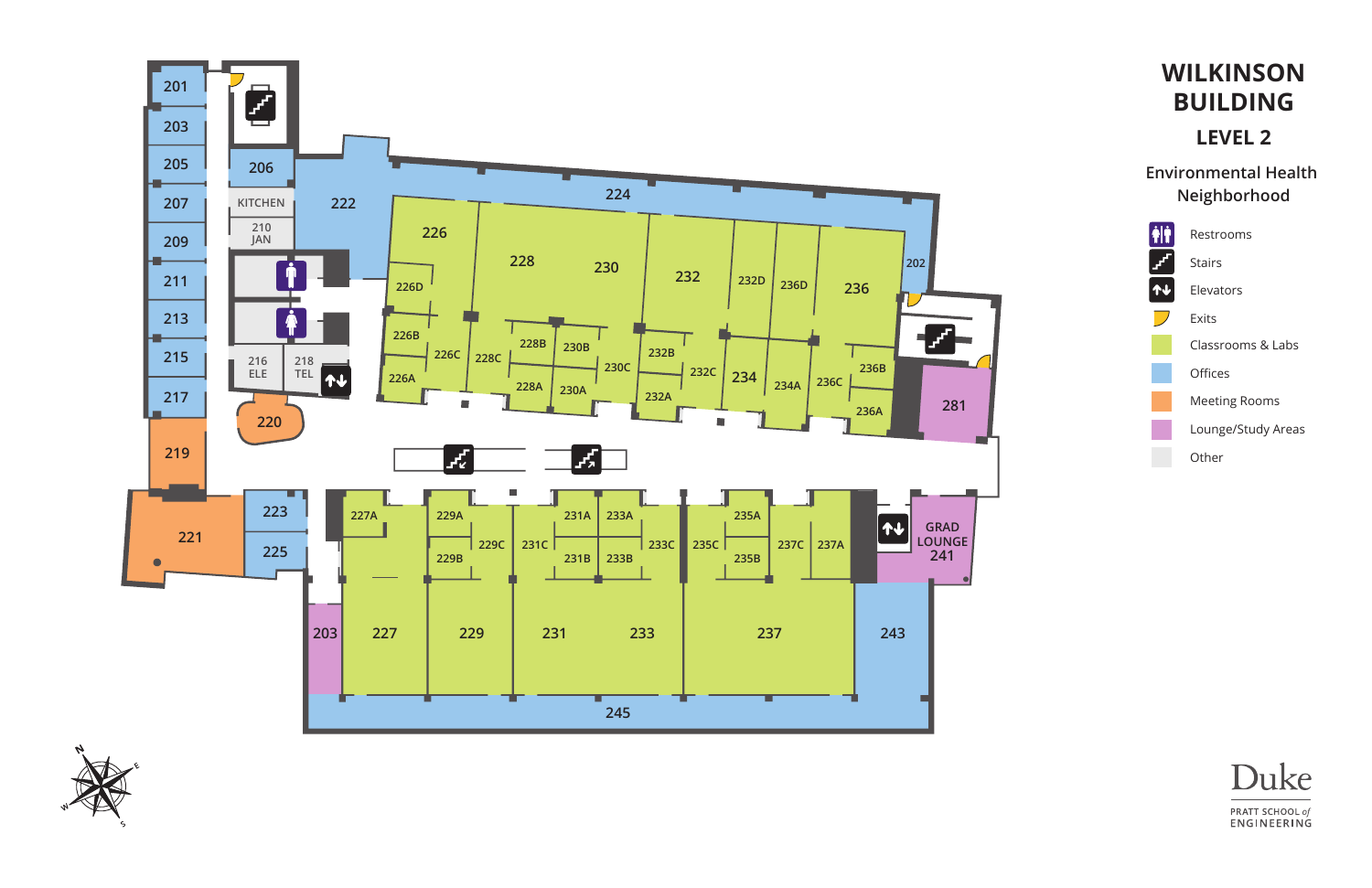



**Kaganov Health Neighborhood** 



Restrooms Stairs Elevators Exits Classrooms & Labs Offices Meeting Rooms Lounge/Study Areas Other

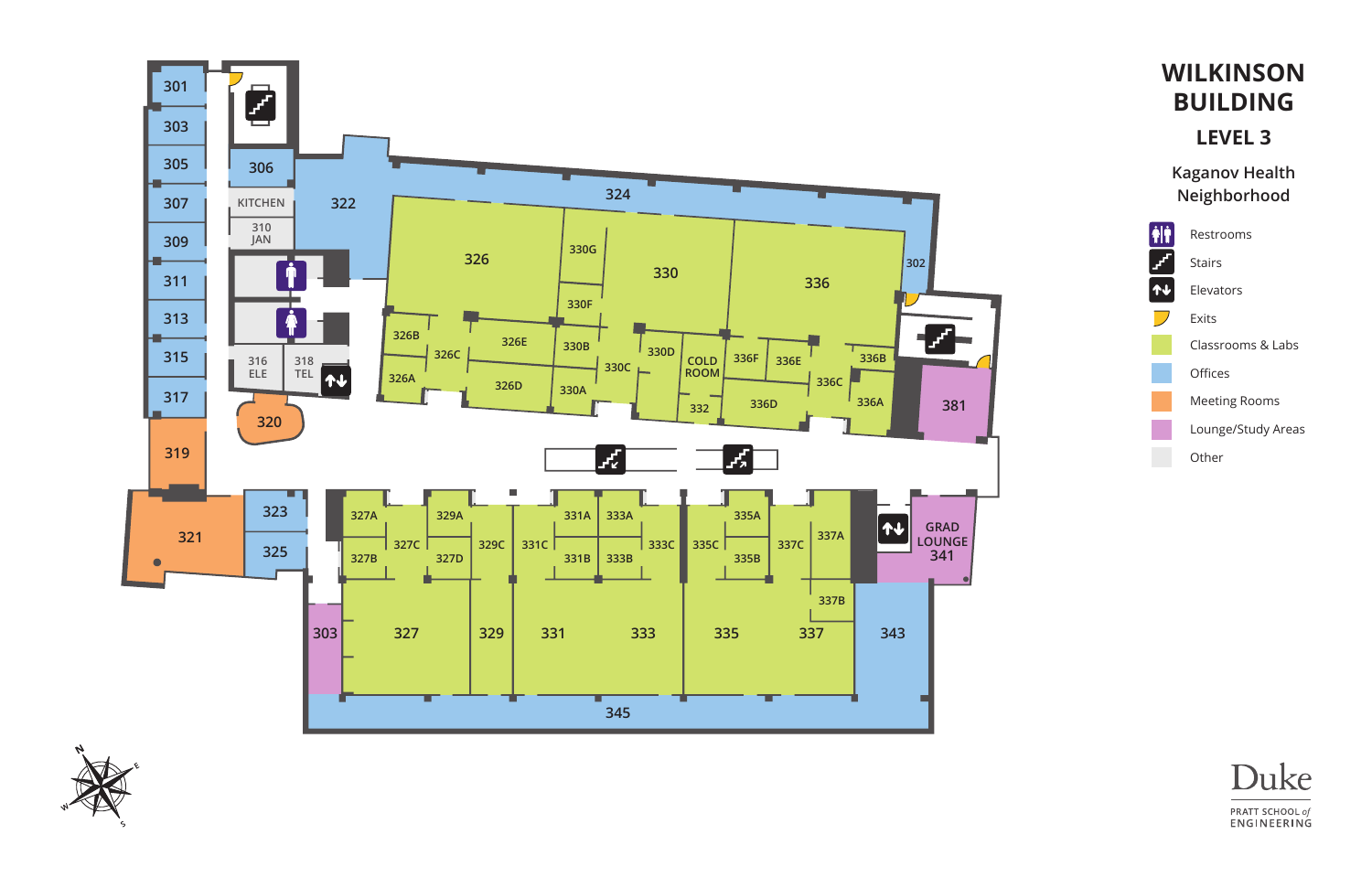



# **WILKINSON BUILDING**

#### **LEVEL 4**

**Computing & Intelligent Systems Neighborhood** 



Restrooms Stairs Elevators Exits Classrooms & Labs Offices Meeting Rooms Lounge/Study Areas Other